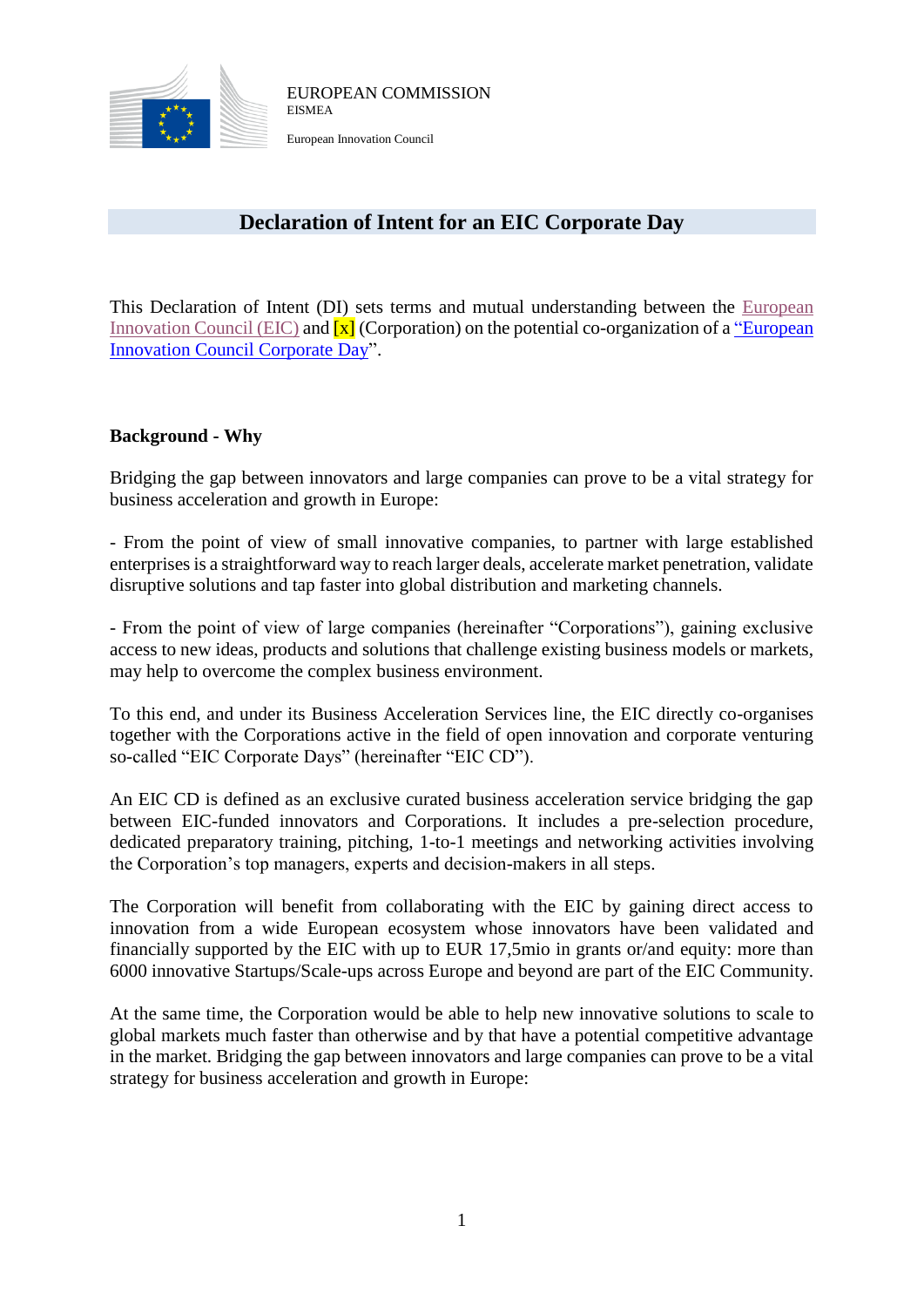

## **Roadmap for a successful EIC Corporate Day**

- 1) **Event management/organization:** The Corporation designates a person from its staff as official contact point for the organisation of the event (hereinafter "Corporate Contact"). The role, the related decision-making procedure and the overall management of the event organisation may not be subcontracted to external staff.
- 2) **Topics:** The Corporation shall propose relevant "vertical/s", challenge/s or/and pain point/s as focus of the EIC CD, tapping into the innovators potential solutions. The thematic focus must be agreed with the EIC and should be relevant for the portfolio and leverage a necessary interest.
- 3) **Applications/invitation:** The event and topics are shared exclusively with the [EIC](https://ec.europa.eu/easme/en/section/sme-instrument/eic-community-platform)  [Community](https://ec.europa.eu/easme/en/section/sme-instrument/eic-community-platform) (i.e. beneficiaries of the EIC) in an internal call for applications. The Startups/Scaleups of the EIC Community interested in doing business with the Corporation will be given the possibility to apply for a period of ca 3-4 weeks.
- 4) The Corporation shall create an **internal expert/scouting team** to examine the applications and select between min. 15 to up to 150 EIC applicants ("EIC innovators") to participate in the EIC CD. The involvement of Corporate Business Units decision makers is instrumental. Smaller events in size (up to 25 SMEs) prove to be quite effective for business deals and a winning business experience. If the event is a multicorporate event, the participations of EIC innovators should be min 25.
- 5) The Corporation will **designate each of the selected EIC innovators a specific contact person inside the Corporation** ("Innovator Contact") for supporting the EIC innovator in its relationship with the corporation. Corporate Contact and Innovator Contact may be the same person. The purpose is to facilitate pre and after event exchange and guarantee the innovator a direct access to the corporation.
- 6) **High-level coach/es** will provide to all selected EIC innovators a dedicated preparatory training on how to do business and pitch to the Corporation. The Corporate Contact is expected to participate in the training by providing a reverse-pitch on the objectives of the event.
- 7) The Corporate Contact will provide a list of **pre-arranged business meetings**, together or separately, each meeting with at least 3 different decision makers working within the Corporation for each EIC innovator selected. The business meetings are more successful when a variety of high level decision makers from various departments (open innovation, development, sales, product etc.) are involved.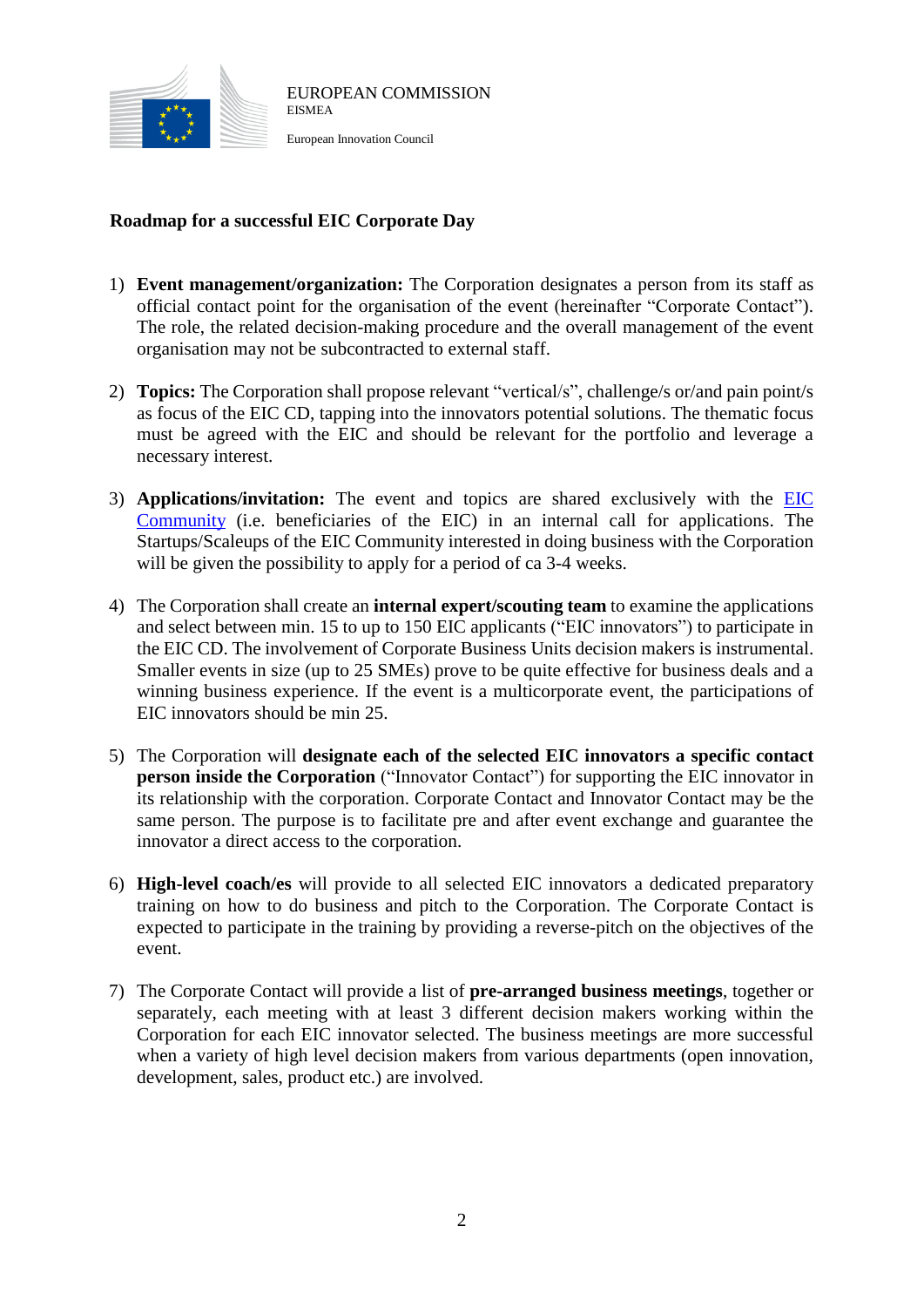

- European Innovation Council
- 8) The Corporation shall ensure **a significant participation and commitment of high-level managers/experts/decision-makers** relevant for the thematic focus of the event being available to meet and entail business contacts with the selected EIC innovators.
- 9) The EIC CD will be hold at one of the **main seat of the Corporation** in Europe. Any alternative venue must be discussed with the EIC beforehand.
- 10) The **EIC and the Corporation agree that the agenda** will include the following:
	- 1 networking dinner on the night before the main event: offered to the selected EIC innovators, and representatives and potential stakeholders invited by the EIC and/or the Corporation. The venue will be agreed in advance and can be different to the main corporate seat.
	- 1 keynote speech by a C-level manager of the Corporation.
	- 1 "reverse pitch" by the Corporation.
	- 1 keynote speech by a representative of the EIC.
	- 1 pitching slot for each EIC innovator.
	- At least 3 pre-arranged business meetings for each EIC innovator selected.
- 11) The Corporation will **facilitate and promote the dissemination of the event** internally and externally in agreement with the designated communication officer of the EIC.
- 12) In its exchanges with the selected EIC innovators participating in the EIC CD, the Corporation agrees to apply the **"3 SME friendly principles"** in relation to:
	- A. Response time: Time is critical for innovators. For this reason, EIC partners should take special attention to inform the EIC innovators selected for activities on the follow-ups in a timely manner. This is true whether they are selected for a next step, or not viable for a partnership.
	- B. Designated ownership: Having specific ownership identified for the EIC innovator is key. Only this way we can ensure the next steps in the process are heading towards a concrete partnership.
	- C. Transparency/feedback: Go/No-Go decisions shall be clearly communicated to the EIC innovator. If a cooperation is no longer feasible, the EIC innovator does not exit the program empty-handed. For the investment of its time and resources, the EIC innovator receives constructive feedback by the Corporation.

## **13) Costs**

The costs of the EIC CD are divided between the 3 involved parties: EIC, selected EIC innovators and the Corporation.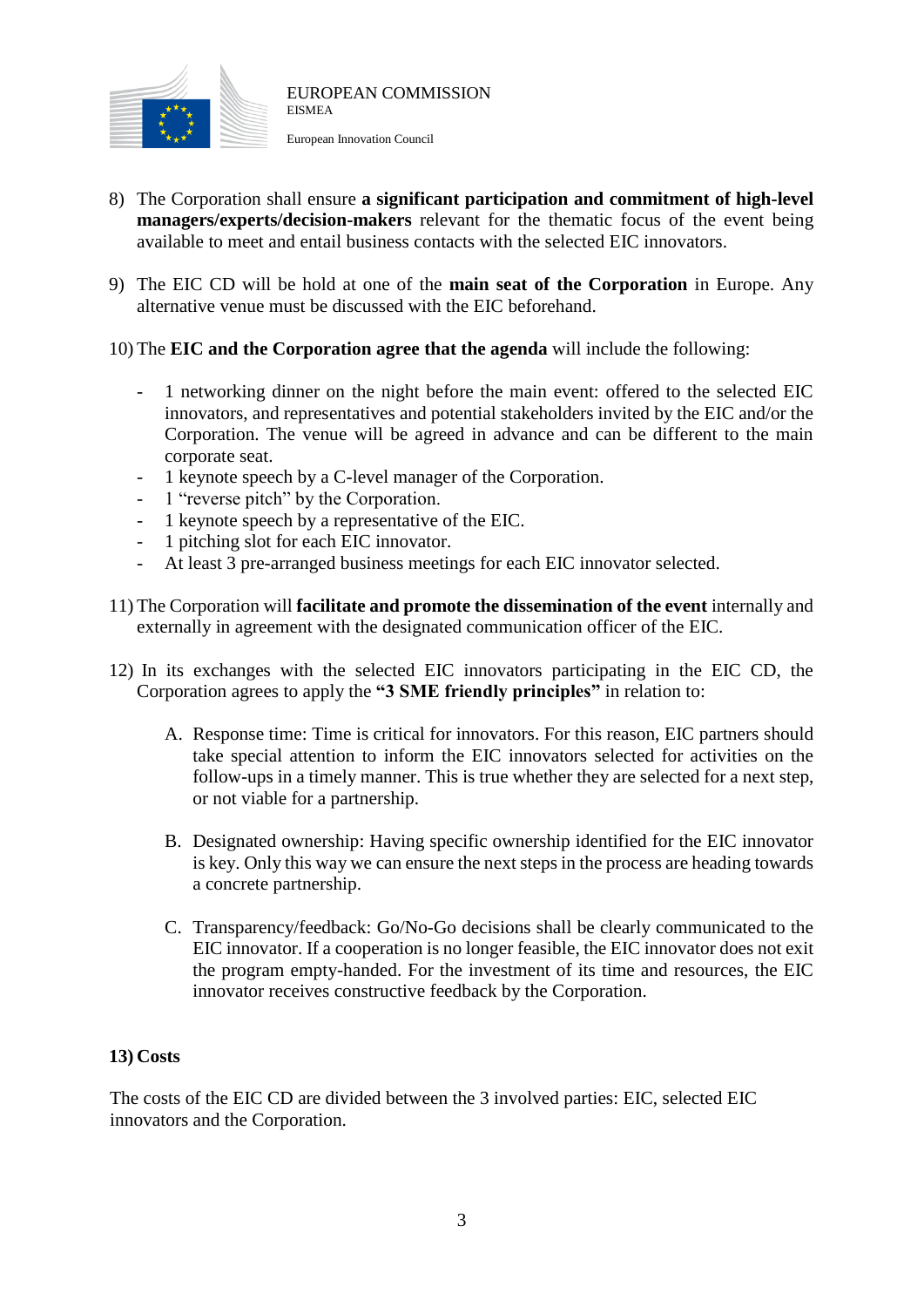

European Innovation Council

## **EIC**

- Coordinates the invitations, selection and confirmation of the EIC innovators.
- Provides at least two staff fully dedicated to logistics during the event day.
- Involvement a senior EIC representative at the event.
- Organisation of a dedicated preparatory training for each of the selected EIC innovators.
- Contribution to catering expenses (To Be Determined).

- Communications during the event in collaboration with the Corporation (photo and video coverage of interviews, live tweets).

- Set up of a dedicated EIC Community event site on [https://community-smei.easme-web.eu](https://community-smei.easme-web.eu/)

### **EIC innovators**

- Travel and accommodation.
- Cost of opportunity.

### **Corporation**

- Selection process for the applications received (an average of 90 applications is received per EIC CD depending on the topic).

- General involvement of corporate staff and in particular:

- Participation of the Corporate Contact at the pre training.
- Registration and involvement of the Corporate Contact in the EIC Community.
- Facilitation of networking and 1-to1 business meetings.
- Availability of C-level staff for communication activities during the event.

- Follow up with EIC participants, including the response to a satisfaction survey after the event.

- Costs of hosting the event, including:

- Catering: 1 networking dinner day before the event  $+1$  event day (lunch and coffee breaks), approx. EUR 120 / participant (maximum two participants per EIC applicant selected).

- Venues, incl. a media set/technical needs for presentations, communication – costs vary per country.

- Cost of opportunity of the corporate representatives at the event.